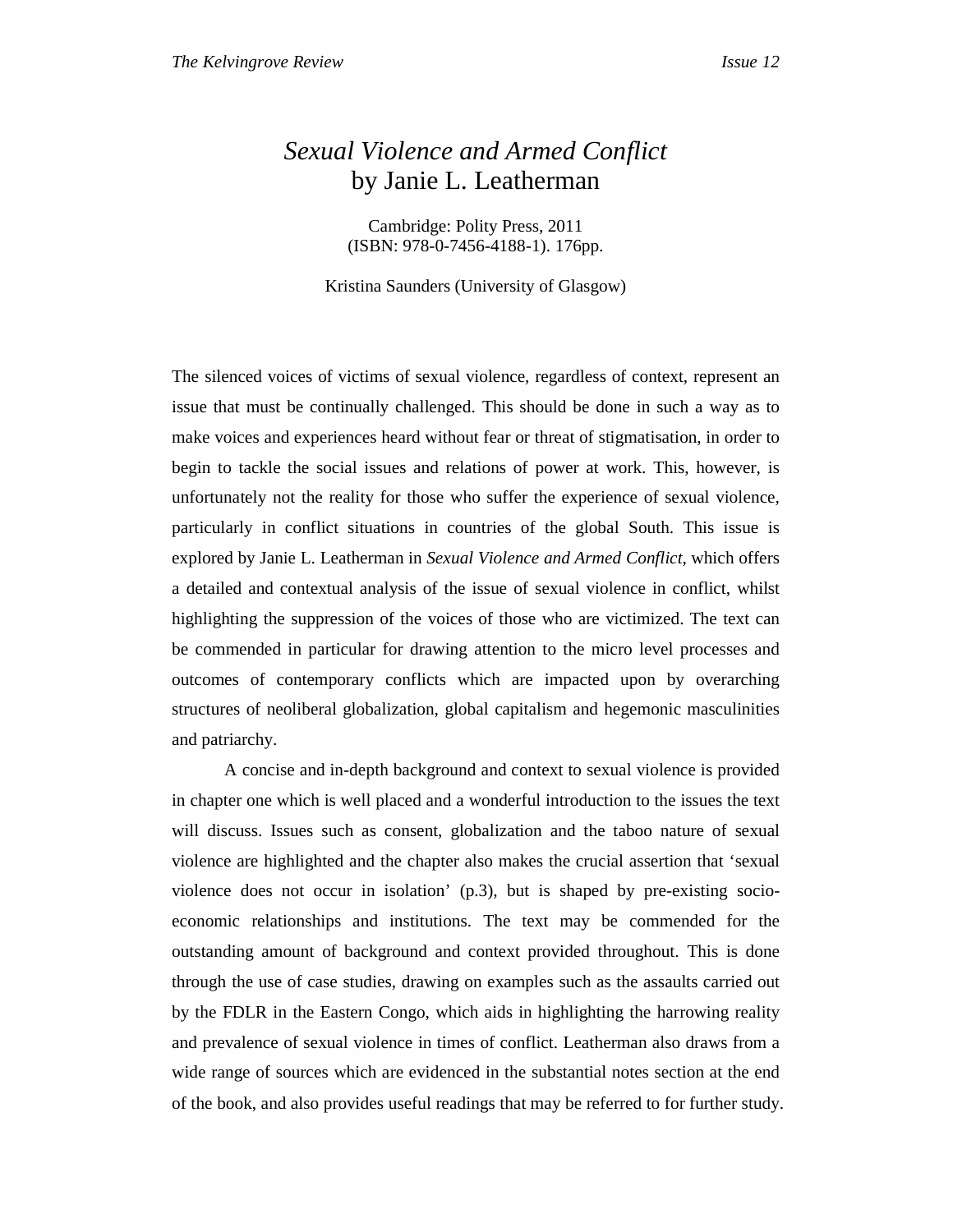The second chapter describes the changing nature of warfare, namely the threat to civilians and lack of civilian support for rebel groups in new wars. What this chapter lacks however is a deeper analysis of women's place in warfare and the notion of 'civilian' when applied to the lives of women in conflict and how this may be challenged theoretically and empirically.

An analysis of the deep rooted structural inequalities that are pre-existing and thus exacerbated in times of conflict are explored in chapter three, highlighting the gendered nature of sexual violence that makes women and girls disproportionately vulnerable. The author makes reference to the work of Michel Foucault (p.66), yet Foucault's theory is not sufficiently developed. A greater engagement with Foucault's work on techniques of domination that discipline and control women's bodies in various ways, and how this links to neoliberal strategies of governance, as discussed by Rose (1999), may have been useful. This may be said with particular reference to the idea of how victims of sexual violence in conflict are constructed as silenced subjects. The fourth chapter provides an insightful discussion on the notion of space and how this may also be considered gendered at times of conflict, when safe spaces cease to exist due to the pervasive, all-encompassing nature of sexual violence. This chapter may have benefited from a greater focus on traditional ideas of space with regards to the gendered separation of public/private, as the masculine public ultimately invades the feminine private sphere. This may have presented an opportunity to link the transformation of capitalist relations at the local level to the macro structures of global capitalism.

The concept of hegemonic masculinity is presented in chapter five, which is used as a framework in order to explain the occurrence of sexual violence during times of conflict whilst providing a structural analysis. This chapter may have been better placed at the beginning of the text due to the emphasis on this argument. Engagement with theoretical work on masculinities such as that of Whitehead (2002), or more specifically, the concept of hegemonic masculinity and its relation to globalization as discussed by Connell (1995, 1998), may have been beneficial. Such engagement would allow the author to weave the concept throughout subsequent chapters, then present in a developed argument regarding the political economy of war. This chapter also provides a discussion of the global economy. However, greater links between hegemonic masculinity and economic globalization could have been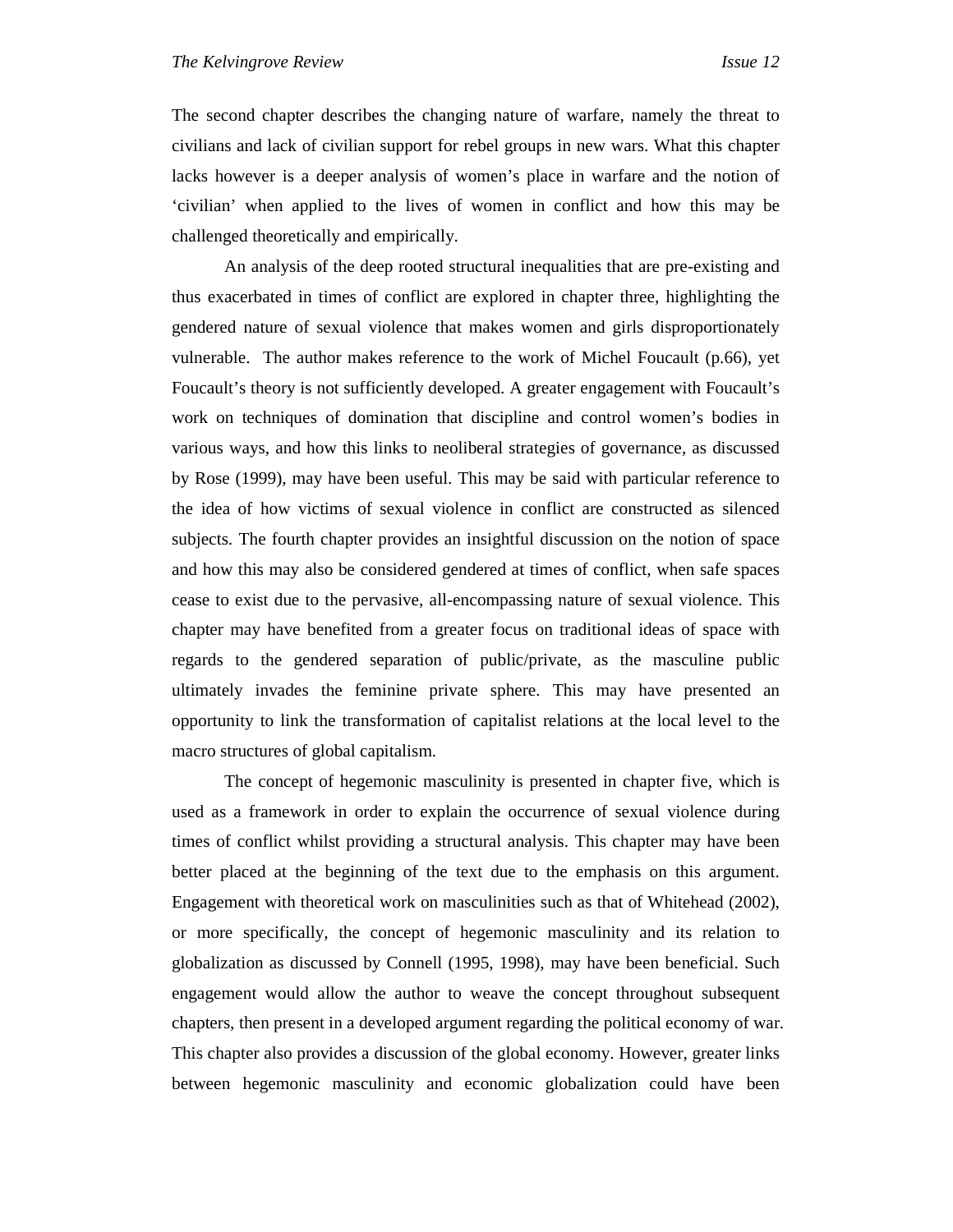developed by discussing the ways in which this relationship disproportionately disadvantages women, as found in the work of Acker (2007).

Leatherman concludes with a discussion of the complexities involved in 'disciplining and punishing in a global economy' (p.148), highlighting that there is yet to be a solution to ending the silenced voices of victims of sexual violence in conflict. Attention is drawn to the difficulty of the application of universal human rights, and in particular, the international agencies and laws that attempt to implement effective punishment and safeguard victims of sexual violence. It is highlighted that such policies and resolutions have the tendency to present women and girls as passive victims who lack agency. Yet, unfortunately, Leatherman herself may also be criticized for presenting women in this way by failing to adequately discuss those women who are not victims and may be perpetrators themselves: thus silencing their voices. Accounts of their experiences are necessary in order to depict the newly created subjectivities in modern warfare during an era of neoliberal globalization, and how this may transform or reproduce gender regimes.

Overall, Leatherman's work may be useful in presenting the complex reality of sexual violence in armed conflict, as highlighted throughout the text with reference to detailed examples and case studies. However, Leatherman fails to adequately link this work to wider theoretical debates or sufficiently account for the negative impacts of global neoliberalism. This may have heightened understandings and given greater strength and sophistication to the arguments presented, whilst making a more novel contribution.

## Bibliography

Acker, Joan. 2004. Gender, Capitalism and Globalization. In *Critical Sociology*, 30(1). 17-41.

Connell, R.W. 1995. *Masculinities*. Cambridge: Polity Press.

Connell, R.W. 1998. Masculinities and Globalization. In *Men and* Masculinities, 1(1). 3-23.

Foucault, Michel. 1977. *Discipline and Punish: The Birth of the Prison*. New York, NY: Vintage Books.

Rose, Nikolas. 1999. *Governing the Soul: The Shaping of the Private Self*. London: Free Association Books.